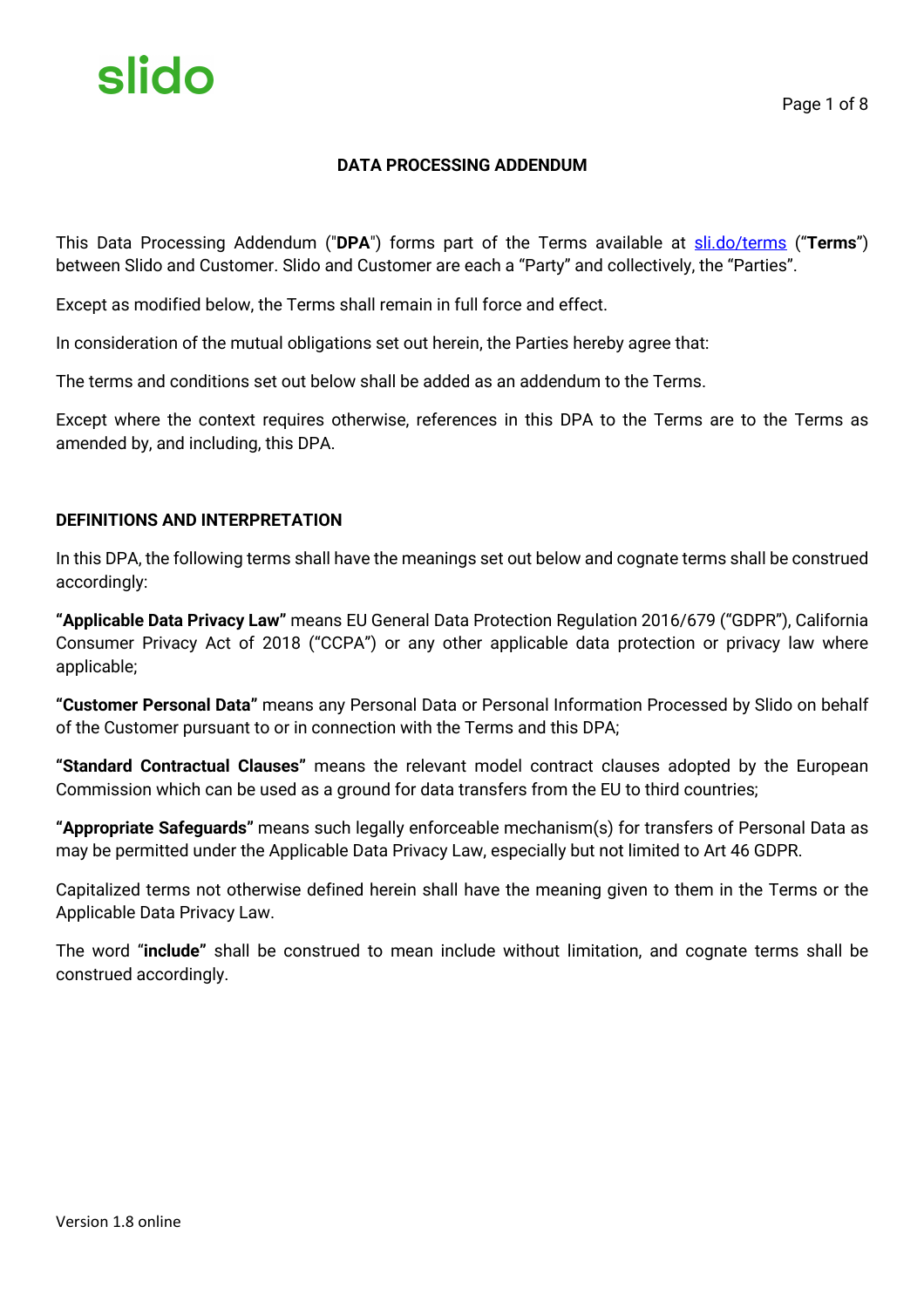

#### **1. PROCESSING OF CUSTOMER PERSONAL DATA**

- 1.1. **Role of the Parties.** The Parties acknowledge and agree that with regard to the Processing of Customer Personal Data, Customer is the Controller (or Business), Slido is the Processor (or Service Provider) and that Slido will engage Subprocessors pursuant to the requirements set out in Clause 4 Subprocessors below.
- 1.2. **Customer's Processing of Customer Personal Data.** Customer shall, in its use of the Services and instructions to Slido:
- a) comply with Applicable Data Privacy Law in their Processing of Customer Personal Data; and
- b) have sole responsibility for the accuracy, quality and legality of Customer Personal Data and the means by which Customer acquired Customer Personal Data.
- 1.3. **Slido's Processing of Customer Personal Data.** Slido shall:
- a) comply with Applicable Data Privacy Law in their Processing of Customer Personal Data; and
- b) treat Customer Personal Data as Confidential Information; and
- c) not Process Customer Personal Data other than on the relevant Customer's documented instructions unless Processing is required by Applicable Data Privacy Law, in which case Slido shall to the extent permitted by applicable laws inform Customer of that legal requirement before the relevant Processing of that Customer Personal Data; and
- d) act and shall continue to act, solely as Customer's Processor (or Service Provider) with respect to all Customer Personal Data transferred to Slido under the Terms; and
- e) is prohibited from selling Customer Personal Data, and retaining, using or disclosing Customer Personal Data (i) for any purpose other than for the specific purpose of performing under the Terms, or (ii) outside of the direct business relationship between Customer and Slido.

Slido certifies that Slido understands the restrictions in this clause and will comply with them in accordance with Applicable Data Privacy Laws.

- 1.4. **Processing Instructions.** Customer instructs Slido and authorises Slido to Process Customer Personal Data; and transfer Customer Personal Data according to clause 10, as reasonably necessary:
- a) for the provision of the Services and consistent with the Terms and this DPA;
- b) to comply with other documented reasonable instructions provided by Customer where such instructions are consistent with the Terms and this DPA.
- 1.5. **Details of the Processing.** Exhibit 1 to this DPA sets out:
- a) the subject matter and duration of the Processing of Customer Personal Data;
- b) the nature and purpose of the Processing of Customer Personal Data;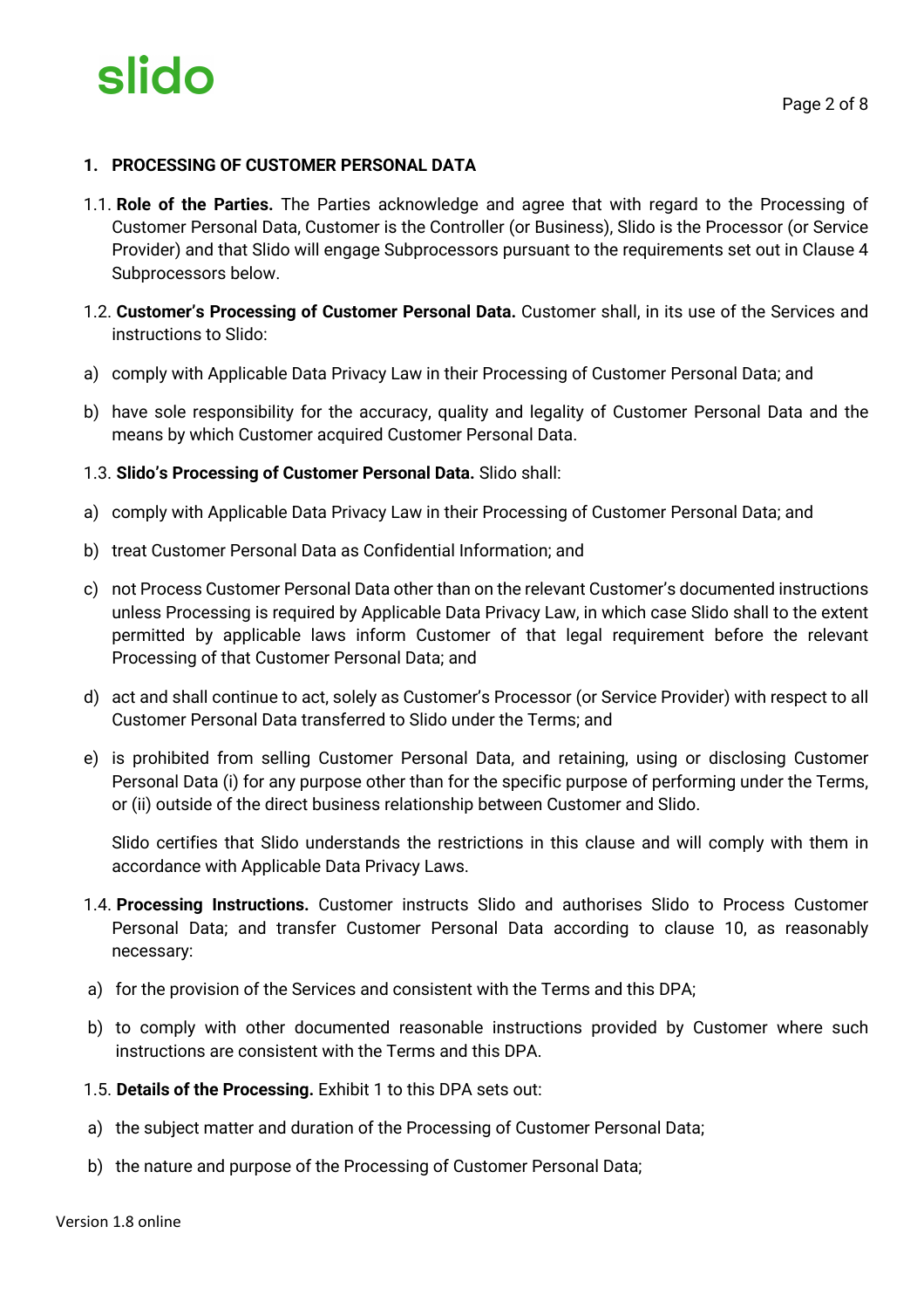- c) the categories of Data Subject (or Consumer) to whom the Customer Personal Data relates; and
- d) the types of Customer Personal Data to be Processed.

### **2. DATA SUBJECT (OR CONSUMER) RIGHTS**

- 2.1. **Data Subject (or Consumer) Request.** Slido shall, to the extent legally permitted, notify Customer at the email address associated with the licence owner without undue delay if Slido receives a request from a Data Subject (or Consumer) to exercise the Data Subject's (or Consumer's) right of access (or disclosure), right to rectification, restriction of Processing, erasure (or deletion or the "right to be forgotten"), data portability, object to the Processing, or its right not to be subject to an automated individual decision making ("**Data Subject (or Consumer) Request**"). The Parties must not discriminate against a Consumer because they exercised their rights.
- 2.2. **Slido Assistance.** Taking into account the nature of the Processing, Slido shall assist Customer by implementing appropriate technical and organisational measures, insofar as this is possible, for the fulfilment of the Customer's obligations to respond to requests to exercise Data Subject (or Consumer) rights under the Applicable Data Privacy Law. Slido shall not be liable for Customer's failure to address Data Subject (or Consumer) Requests.

#### **3. SLIDO PERSONNEL**

- 3.1. **Confidentiality**. Slido shall ensure that its personnel engaged in the Processing of Customer Personal Data are informed of the confidential nature of Customer Personal Data, have received appropriate training on their responsibilities and have executed written confidentiality agreements or are under an appropriate statutory obligation of confidentiality. Slido shall ensure that confidentiality obligations regarding Customer Personal Data survive the termination of the personnel engagement.
- 3.2. **Limitation of access**. Slido shall ensure in each case that access is strictly limited to those individuals who need to know / access the relevant Customer Personal Data, as strictly necessary for the purposes of the Terms and this DPA, and to comply with Applicable Data Privacy Laws in the context of that individual's duties to Slido.

#### **4. SUBPROCESSING**

4.1. **Appointment**. Customer authorises Slido to appoint Subprocessors in connection with the Services and in accordance with this Clause 4.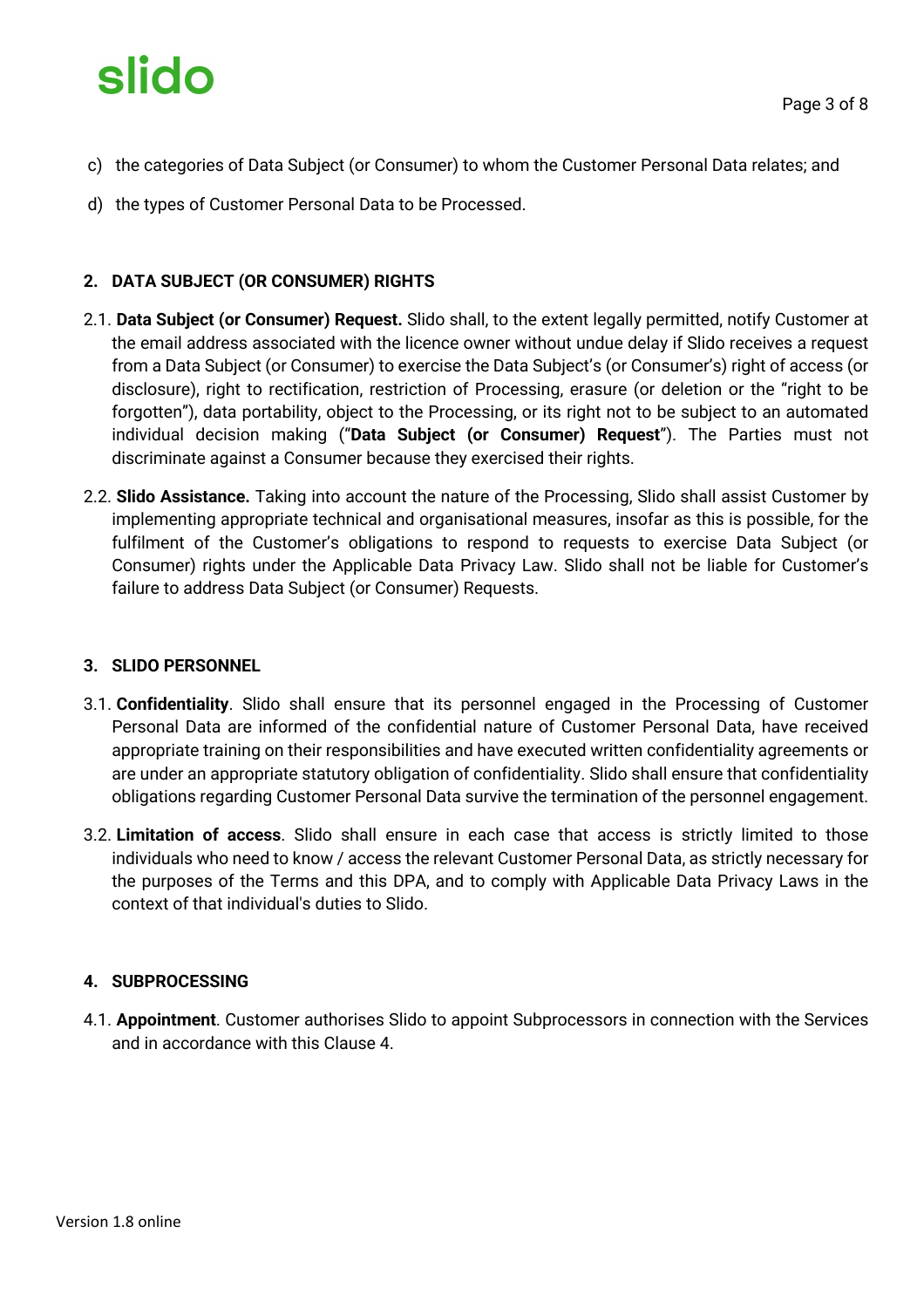

#### 4.2. **Current Subprocessors**.

| <b>SUBPROCESSOR</b> | <b>PURPOSE</b> | <b>PERSONAL</b><br><b>DATA</b> | LOCATION<br><b>WHERE</b><br><b>PERSONAL</b><br><b>DATA IS</b><br><b>PROCESSED</b> | <b>DATA</b><br><b>TRANSFER</b><br><b>SAFEGUARD</b> |
|---------------------|----------------|--------------------------------|-----------------------------------------------------------------------------------|----------------------------------------------------|
| Amazon Web          | Infrastructure | Contact data,                  | Ireland,                                                                          | EU only                                            |
| Services, Inc.      | as a service   | Content data                   | Germany                                                                           |                                                    |

Our parent company Cisco Systems Inc. and its subsidiaries may also act as Subprocessors in some circumstances under Standard Contractual Clauses entered into.

- 4.3. **New Subprocessors**. Slido will notify customers of new Sub-processors by updating the list of Subprocessors on the Website. Customer may also sign up to receive notifications of new Subprocessors via e-mail by e-mailing legal@slido.com with the subject "Subscribe to New Subprocessor Notifications" and specifying the email address such notifications should be sent to. If, within a reasonable time specified in the notice, Customer notifies Slido in writing of any objections to the proposed appointment based on reasonable grounds relating to data protection: Slido shall work with Customer in good faith to make available a commercially reasonable change in the provision of the Services which avoids the use of that proposed Subprocessor. Where such a change cannot be made, notwithstanding anything in the Terms, Customer may by written notice to Slido with immediate effect terminate the relationship to the extent that it relates to the Services which require the use of the proposed Subprocessor. Such termination is without prejudice to any fees incurred by Customer prior to the termination.
- 4.4. With respect to each Subprocessor, Slido shall:
	- a) carry out adequate due diligence before the Subprocessor first Processes Customer Personal Data to ensure that the Subprocessor is capable of providing the level of protection for Customer Personal Data required by the Applicable Data Privacy Law;
	- b) ensure that the arrangement between on the one hand Slido and on the other hand the Subprocessor, is governed by a written contract including terms which offer at least the same level of protection for Customer Personal Data as those set out in the Applicable Data Privacy Law.
- 4.5. **Liability**. Slido shall be liable for the acts and omissions of its Subprocessors to the same extent Slido would be liable if performing the services of each Subprocessor directly under the terms of this DPA.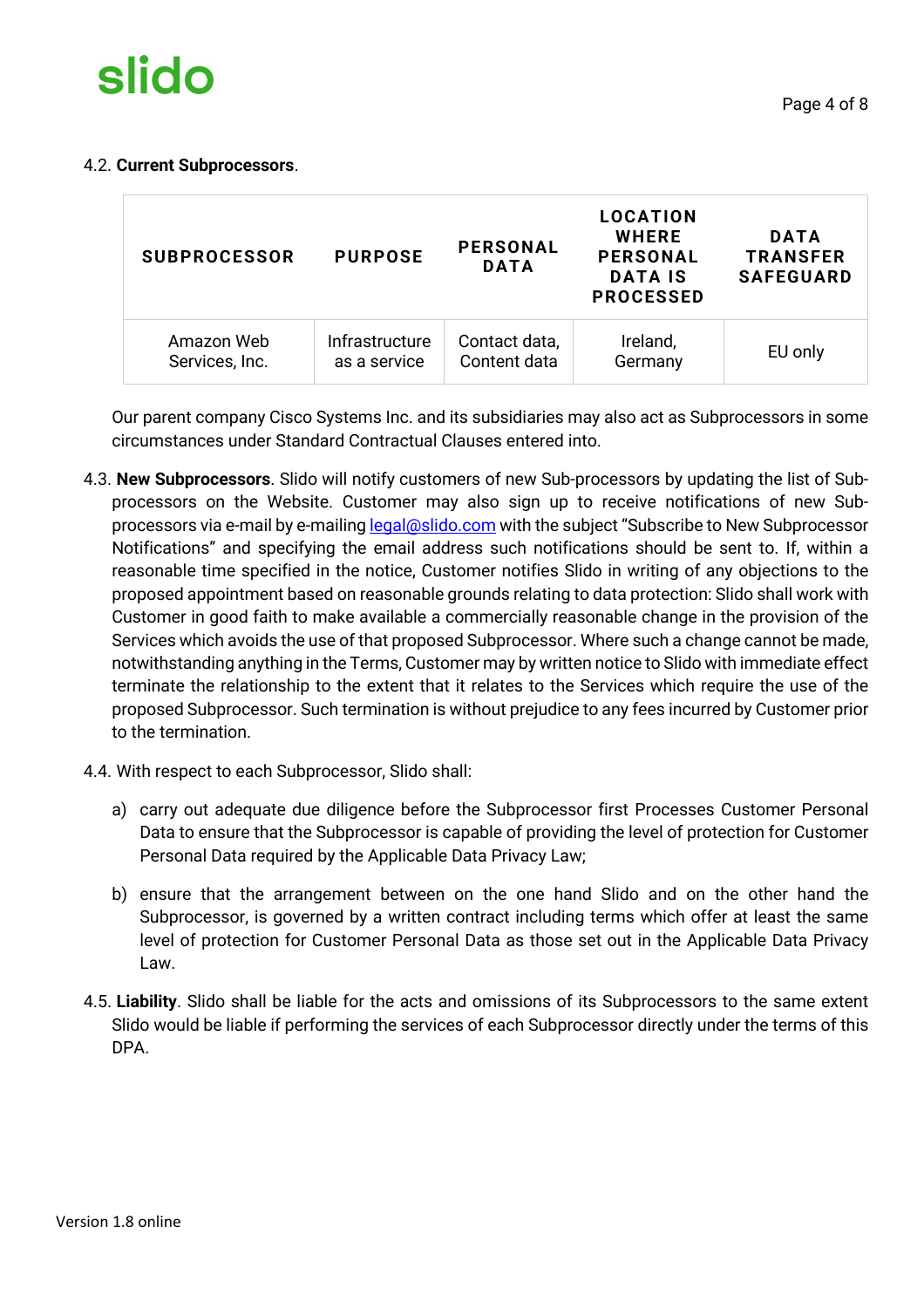## **5. SECURITY**

- 5.1. **Slido obligations.** Taking into account the state of the art, the costs of implementation and the nature, scope, context and purposes of Processing as well as the risk of varying likelihood and severity for the rights and freedoms of natural persons, Slido shall, at its cost and expense, in relation to Customer Personal Data implement appropriate technical and organizational measures in accordance with the Security Appendix: Slido Technical and Organisational Measures available at https://static.sli.do/documents/slido\_security-appendix.pdf to ensure a level of security appropriate to that risk, including, as appropriate, the measures referred to in the Applicable Data Privacy Law, especially Article 32 of the GDPR. In assessing the appropriate level of security, Slido shall take account in particular of the risks that are presented by Processing, in particular from a Personal Data Breach.
- 5.2. These measures should entail physical, logical and data access control as well as data transfer, instruction, entry, availability and separation control.
- 5.3. **Customer obligations**. Notwithstanding the above, Customer agrees that except as provided by this DPA, Customer is responsible for its secure use of the Services, including securing its account authentication credentials, protecting the security of Customer Personal Data when in transit to and from the Services.

#### **6. PERSONAL DATA BREACH**

- 6.1. Slido shall notify Customer at the email address associated with the licence owner without undue delay upon Slido becoming aware of a Personal Data Breach affecting Customer Personal Data, providing Customer with sufficient information to allow Customer to meet its obligations to report or inform Data Subject (or Consumers) of the Personal Data Breach under the Applicable Data Privacy Law.
- 6.2. Slido shall co-operate with Customer and take such reasonable commercial steps as are directed by Customer to assist in the investigation, mitigation and remediation of each such Personal Data Breach.
- 6.3. Slido shall promptly resolve as far as possible, at its own cost and expense, all data protection and security issues discovered by Customer and reported to Slido that reveal a breach or potential breach by Slido of its obligations under the Applicable Data Privacy Law.
- 6.4. If Slido is in breach of its obligations under this DPA, Customer may suspend the transfer of Customer Personal Data to Slido until the breach is remedied.

## **7. ASSISTANCE, INFORMATION, RECORDS AND AUDIT**

7.1. Slido shall assist the Customer in ensuring compliance with the obligations pursuant to Articles 32 to 36 of the GDPR taking into account the nature of processing and the information available.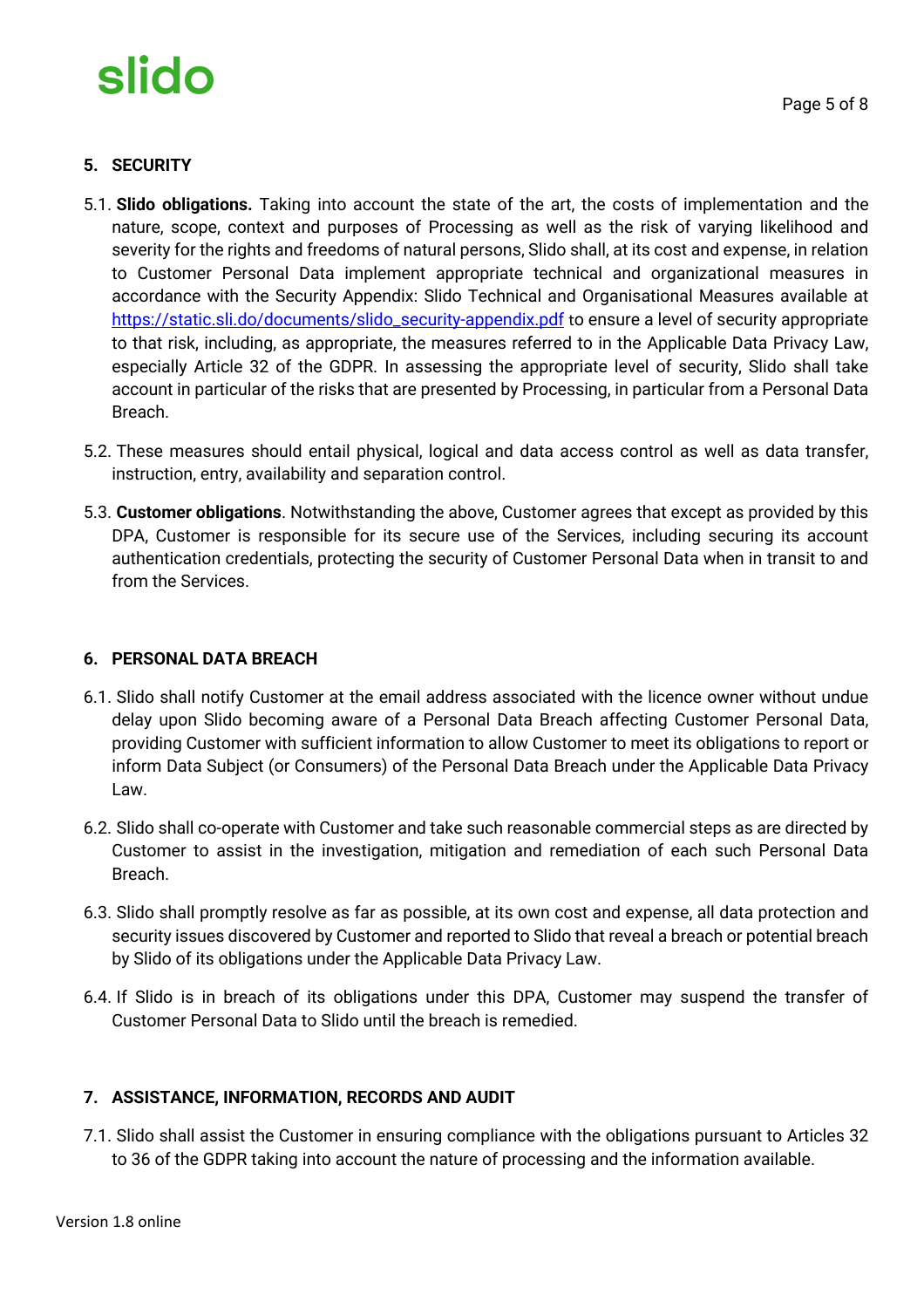- 7.2. Slido contracts with respected external security firms who perform regular audits of the Slido Services to verify that our security practices are sound and to monitor Slido Services for any new vulnerabilities discovered by security research community. The most recent report from the audit is available upon Customer request once the Customer enters into a non-disclosure agreement with Slido.
- 7.3. Slido shall make available to the Customer all information necessary to demonstrate compliance with the obligations laid down in the Applicable Data Privacy Law and upon reasonable notice by Customer and at Customer's expense allow for and contribute to audits, including inspections, conducted by Customer or another auditor mandated by Customer. Before the commencement of any such on-site audit, Customer and Slido shall mutually agree upon the scope, timing, and duration of the audit, in addition to a reasonable reimbursement rate. Customer shall promptly notify Slido with information regarding any noncompliance discovered during the course of an audit in order to allow Slido to deal with it promptly.

### **8. DELETION OR RETURN OF CUSTOMER PERSONAL DATA**

8.1. Slido shall, at the choice of the Customer, delete or return all the Customer Personal Data to the Customer after the end of the provision of Services, and deletes existing copies unless applicable law requires storage of the Customer Personal Data.

#### **9. LIMITATION OF LIABILITY**

9.1. Unless expressly provided otherwise, each Party's liability, taken together in the aggregate, arising out of or related to this DPA, whether in contract, tort or under any other theory of liability is subject to the limitation of liability clauses of the Terms.

#### **10. TRANSFER MECHANISMS**

10.1. In the absence of an adequacy decision, Customer Personal Data may only be transferred to a third country outside the EEA or to an international organisation where there are Appropriate Safeguards – e.g. pursuant to the Standard Contractual Clauses as issued by the relevant authorities, including equivalent obligations on the Sub-processor in respect of Customer Personal Data under Applicable Data Privacy Law.

#### **GENERAL TERMS**

#### **11. Term**

11.1. The term of this DPA shall correspond to the term of the Terms.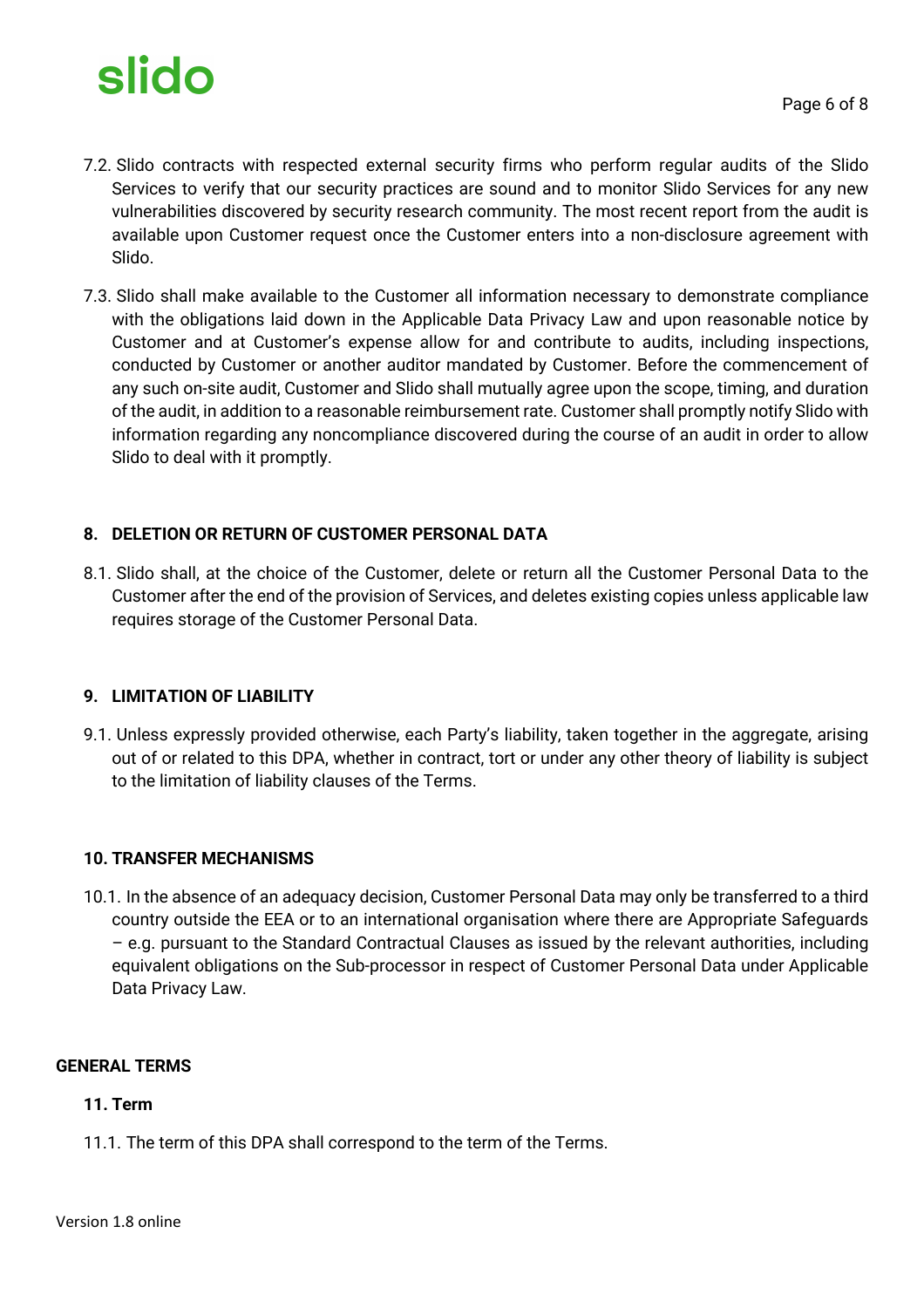#### **12. Authority and Third Parties**

- 12.1. Parties warrant and represent that they have full power and authority to enter into and perform their respective obligations under the DPA.
- 12.2. Except as otherwise provided hereunder or under applicable law, no one other than a Party to this DPA, its successors and permitted assigns shall have any right to enforce any of its terms.

#### **13. Governing Law and Jurisdiction**

13.1. The Parties to this DPA hereby submit to the jurisdiction of Slovak courts with respect to any disputes or claims howsoever arising under this DPA, and this DPA and all non-contractual or other obligations arising out of or in connection with it are governed by the laws of the Slovak Republic notwithstanding the conflict of law provisions and other mandatory legal provisions.

#### **14. Order Of Precedence**

- 14.1. The Parties agree that DPA shall replace any existing DPA the Parties may have previously entered into in connection with the Services.
- 14.2. Nothing in this DPA reduces Slido's obligations under the Terms in relation to the protection of Customer Personal Data or permits Slido to Process (or permit the Processing of) Customer Personal Data in a manner which is prohibited by the Terms.
- 14.3. With regard to the subject matter of this DPA, in the event of inconsistencies between the provisions of this DPA and any other agreements between the parties, including the Terms and including (except where explicitly agreed otherwise in writing, signed on behalf of the Parties) agreements entered into or purported to be entered into after the date of this DPA, the provisions of this DPA shall prevail.

#### **15. Severance**

15.1. Should any provision of this DPA be invalid or unenforceable, then the remainder of this DPA shall remain valid and in force. The invalid or unenforceable provision shall be either (i) amended as necessary to ensure its validity and enforceability, while preserving the Parties' intentions as closely as possible or, if this is not possible, (ii) construed in a manner as if the invalid or unenforceable part had never been contained therein.

IN WITNESS WHEREOF, this DPA is entered into and becomes a binding part of the Terms.